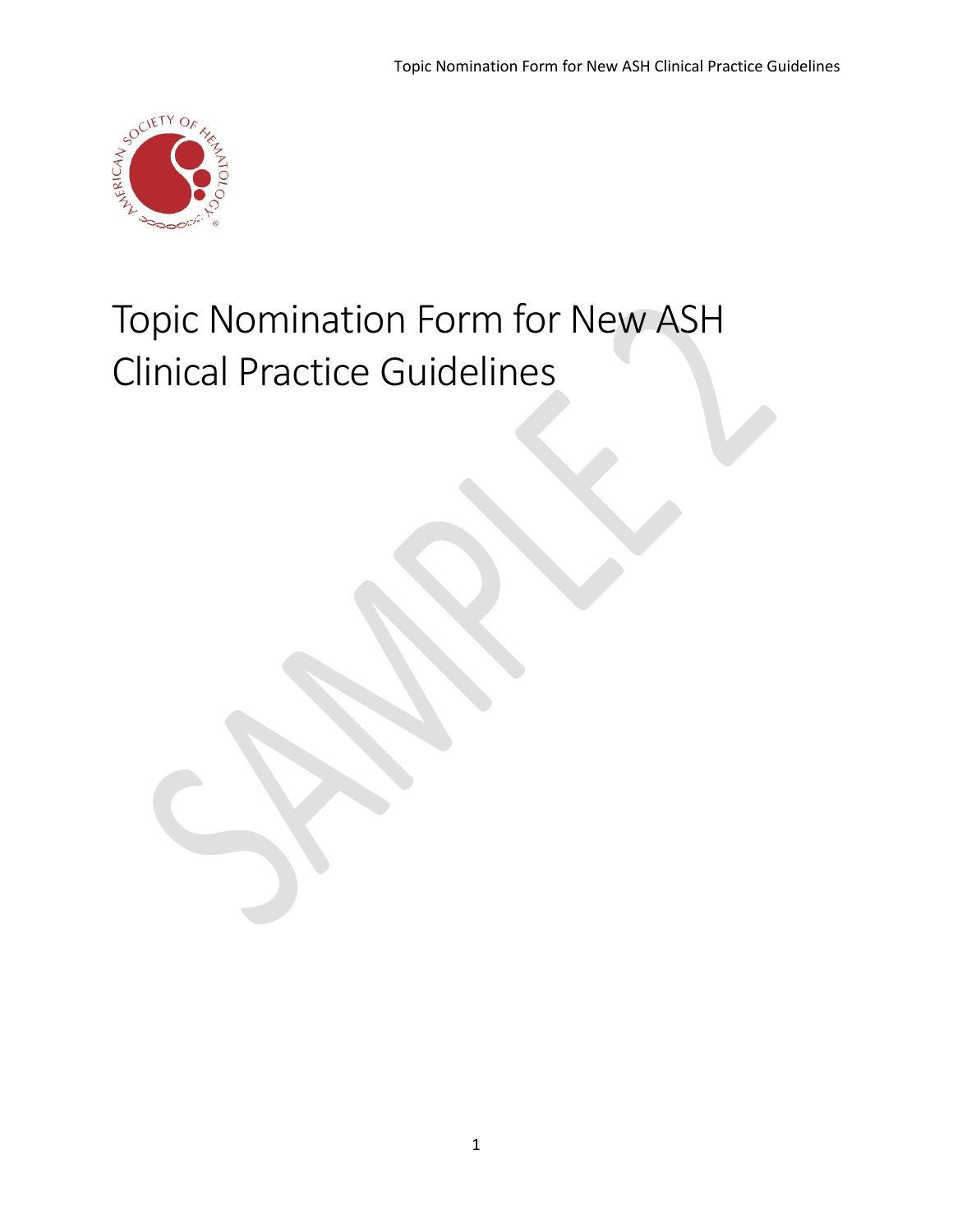## Author Information

- 1. Date proposal submitted: September 12, 2016
- 2. Your name: Hannah Choe
- 3. Coauthor names, if applicable: N/A
- 4. Sponsoring ASH committee, if applicable: N/A
- 5. Your ASH member number: 1295080
- 6. Your email: hannah.choe@gmail.com
- 7. If ASH undertakes development of a guideline on this topic, would you be interested in serving on the guideline panel?

Yes

8. I understand that if this proposal moves forward, ASH leadership must approve all individuals to serve on the guideline panel. In accordance with ASH policy, a majority of the panel including the chair and the vice-chair must have no current material interests in companies with products that could be affected by the guidelines.

Yes

9. I understand that if this proposal moves forward, ASH staff and leadership will determine an appropriate schedule and budget to which all involved must adhere.

Yes

## Title and Abstract

- 10. Title of your proposed topic: Guidelines for risk stratification and treatment elderly patients with Acute Myeloid Leukemia
- 11. Describe your proposed topic in <250 words, including the primary clinical question(s) to be addressed by guidelines. You may find it useful to complete the remainder of this form first:

The approach to the elderly patient with Acute Myeloid Leukemia (AML) is highly variable and often dependent on institutional biases. However, given the increasing incidence and advancing age of patients with AML, guidelines for risk stratification and subsequent treatment options for this subgroup could address the pitfalls of current treatment biases. Current guidelines are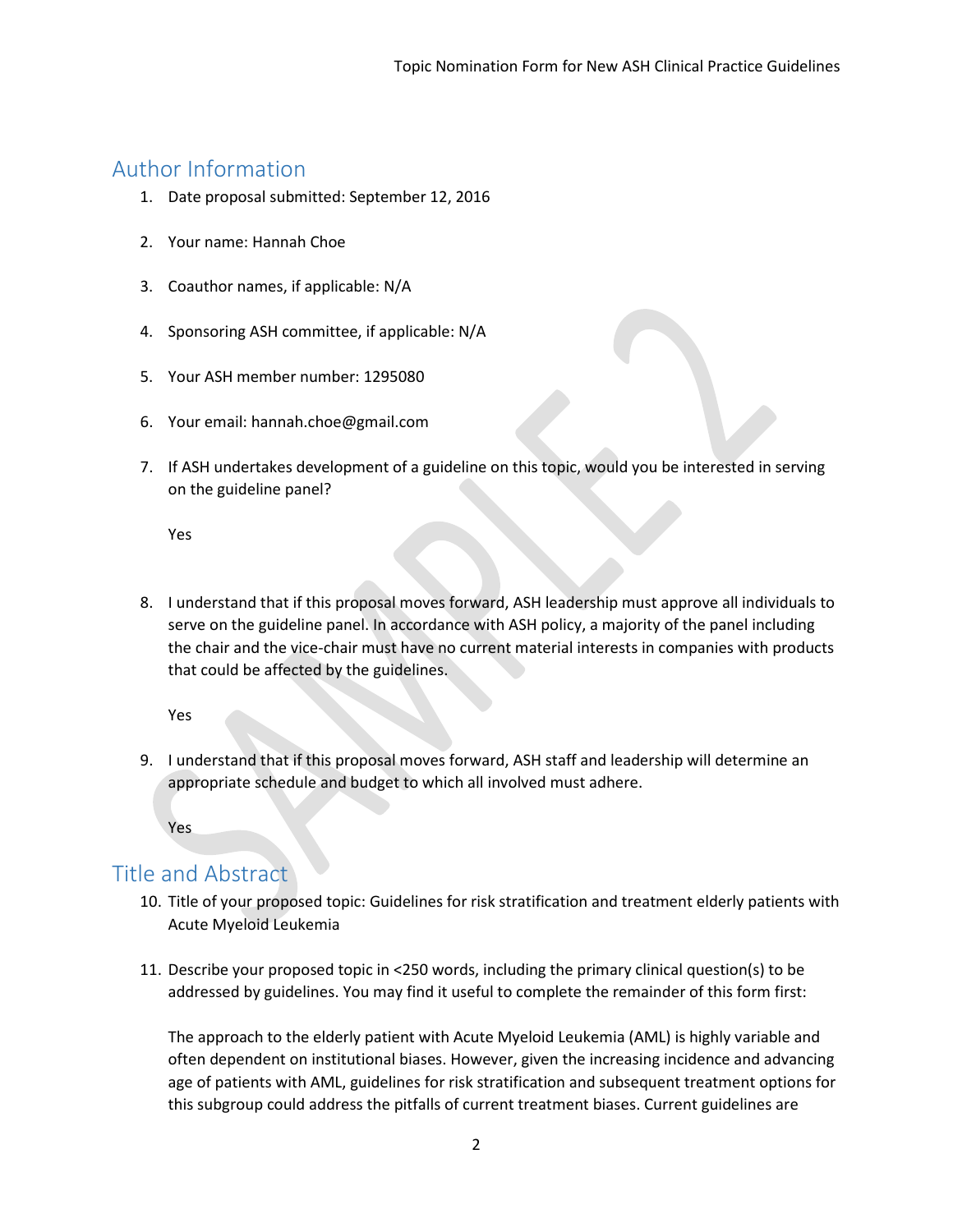open-ended with limited guidance or have limited impact. ASH guidelines could broaden the scope of current guidelines with greater impact from a wider audience. Specific areas of interest include induction treatment options for the elderly, "unfit" patients with multiple comorbidities or poor performance status, comparison of outcomes related to different transplant conditioning regimens and donor sources, and the role of post-remission therapy.

### Scope

12. Describe the disease or condition to be addressed by guidelines. Consider if the scope could be limited to subtypes of the disease or risk groups:

Acute Myeloid Leukemia (AML) in the elderly patient

- 13. Which age group would be addressed? (Check all that apply.) Infants Children and adolescents Adults
- $\checkmark$  Elderly adults
- 14. If applicable, describe other special populations or subgroups to be addressed, e.g., pregnant women, patients with co-occurring conditions:

Induction therapy for elderly patients with multiple comorbidities. Post-remission therapy in elderly patients.

15. If applicable, describe populations that should be excluded from the scope and explain why:

N/A

16. Are the described populations with this disease or condition commonly seen or treated by hematologists? Consider both U.S. and international settings. If possible, provide references.

Yes. AML is the most common acute leukemia in adults with median age at diagnosis of 67 years of age. With an increasingly aging population and rising incidence of AML diagnosis, consensus on the management of elderly patients with AML is pertinent.

Bhayat F, Das-Gupta E, Smith C, et al. The incidence of and mortality from leukaemias in the UK: a general population-based study. *BMC* Cancer. 2009;9:252.

17. Which aspect of clinical care is to be addressed by guidelines? (Check all that apply.) Screening Prophylaxis Diagnosis

- $\checkmark$  Treatment
- $\checkmark$  Maintenance or management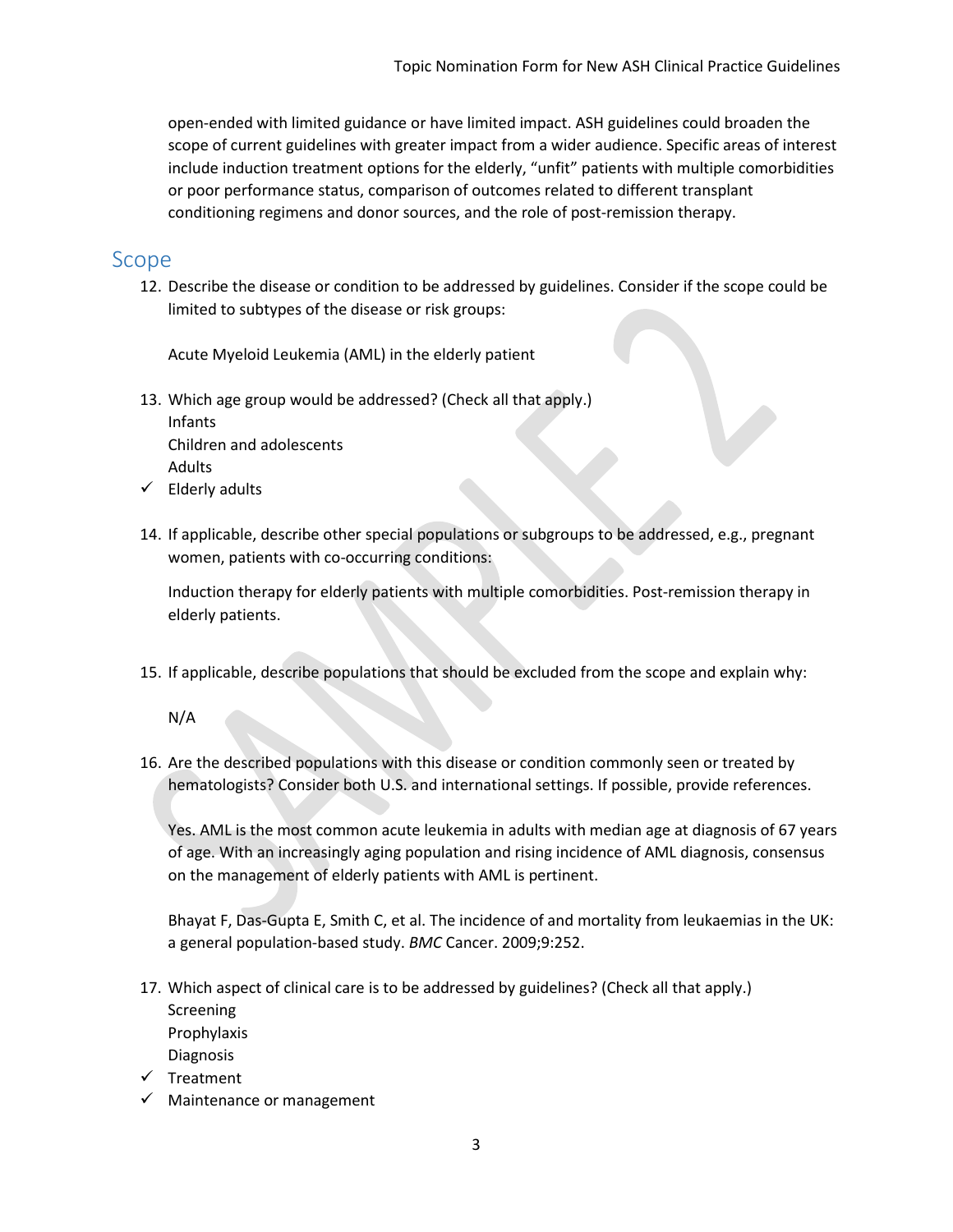## Rationale for Guidelines

18. Will guidelines on this topic address uncertainty in clinical practice? If possible, provide references, evidence, or observations to describe the uncertainty.

Yes. While there is increasing evidence that elderly patients have improved outcomes with treatment – intensive chemotherapy, hypomethylating agents, allogeneic stem cell transplantation, novel therapies, there are no clear guidelines on risk stratification and appropriate choice of treatment for those with multiple comorbidities as well as post-remission therapy in this population.

Deschler B, de Witte T, Mertelsmann R, Lubbert M. Treatment decision-making for older patients with high-risk myelodysplastic syndrome or acute myeloid leukemia: problems and approaches. *Haematologica* 2006;91:1513–1522.

Lang K, Earle CC, Foster T, et al. Trends in the treatment of acute myeloid leukaemia in the elderly. *Drugs Aging* 2005;22:943-955.

Sanz MA, Iacoboni G, Montesinos P, et al. Emerging strategies for the treatment of older patients with acute myeloid leukemia *Ann Hematol* 2016;95:1583.

19. Will guidelines on this topic address practice variations? If possible, provide references, evidence, or observations to describe variations.

Yes. Currently there is no consensus on the best treatment approach for elderly patients that are not fit for intensive chemotherapy or on post-remission therapy.

Wang ES. Treating acute myeloid leukemia in older adults. Hematology Am Soc Hematol Educ Program 2014;1:14-20.

20. List guidelines currently included in the National Guideline Clearinghouse [\(www.guideline.gov\)](http://www.guideline.gov/) that address this topic. Include title, year of publication, and sponsoring organization. If possible, also conduct a web search for guidelines from organizations with pertinence to the topic (e.g., the British Committee for Standards in Haematology, other U.S. medical specialty societies, disease-specific societies), including organizations not included in the Clearinghouse (e.g., the National Comprehensive Cancer Network).

NCCN Clinical Practice Guidelines in Oncology Acute Myeloid Leukemia version 2.2016

Canadian Consensus guidelines (expert panel) Brandwein J, Geddes M, Kassis J, et al. Treatment of older patients with acute myeloid leukemia (AML): a Canadian consensus. *Am J Blood Res* 2013;3:141–164.

National Guideline Clearinghouse (members of the Hematology Disease Site Group Cancer Care Ontario)